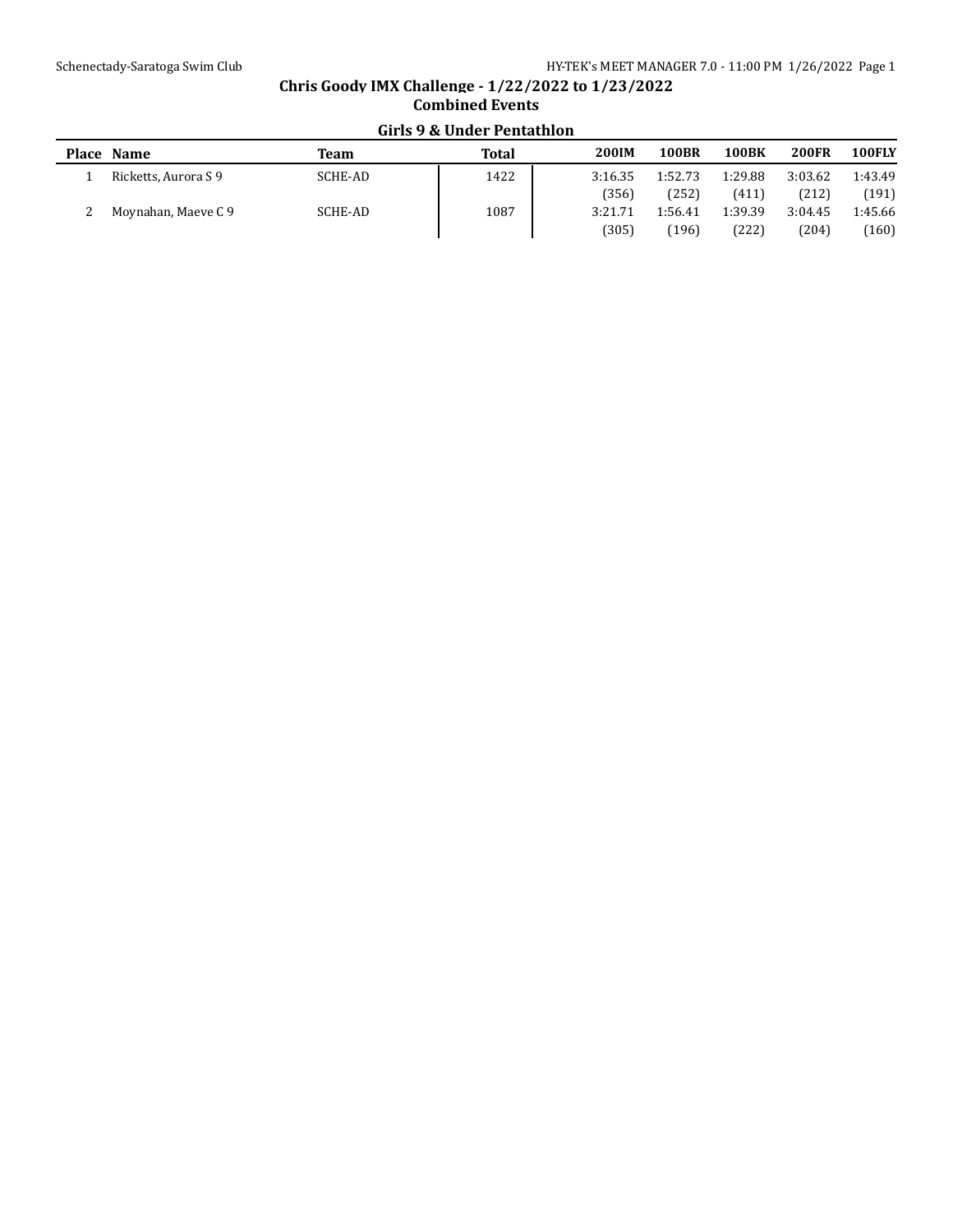# **Chris Goody IMX Challenge - 1/22/2022 to 1/23/2022 Combined Events Boys 9 & Under Pentathlon**

| <b>Place</b> | <b>Name</b>         | Team           | <b>Total</b> | <b>200IM</b> | 100BR   | <b>100BK</b> | <b>200FR</b> | <b>100FLY</b> |
|--------------|---------------------|----------------|--------------|--------------|---------|--------------|--------------|---------------|
|              | Konnor, Cameron C 9 | <b>SCHE-AD</b> | 1784         | 3:08.75      | 1:46.13 | 1:27.87      | 2:46.30      | 1:40.96       |
|              |                     |                |              | (410)        | (341)   | (429)        | (405)        | (199)         |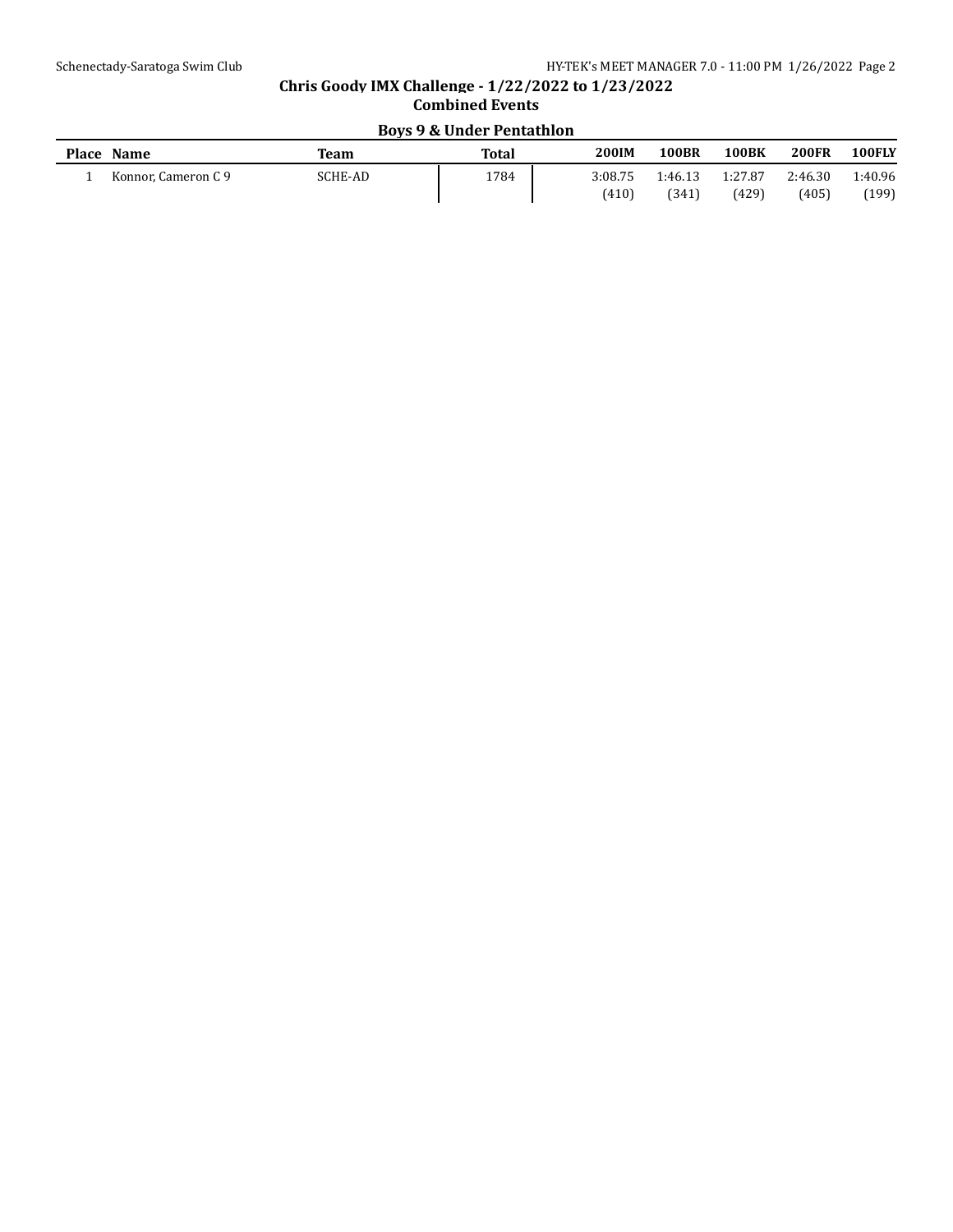## **Place Name Team Total 200IM 100BR 100BK 200FR 100FLY** 1 Strickler, Carolyn M 10 SCHE-AD 1279 3:01.21 1:43.23 1:28.04 2:49.50 1:37.92 (375) (248) (279) (220) (157) 2 Kim, Kate 10 SCHE-AD 1240 3:07.87 1:50.62 1:27.97 2:45.27 1:31.76 (306) (130) (281) (266) (257) 3 Park, Chloe S 10 SCHE-AD 790 3:18.51 1:43.39 1:31.32 3:05.16 1:47.56 (206) (245) (214) (84) (41) 4 Attia, Laila M 10 SCHE-AD 348 3:27.88 1:53.17 1:40.94 3:21.69 1:46.32 (131) (94) (62) (8) (53)

## **Chris Goody IMX Challenge - 1/22/2022 to 1/23/2022 Combined Events Girls 10 Year Olds Pentathlon**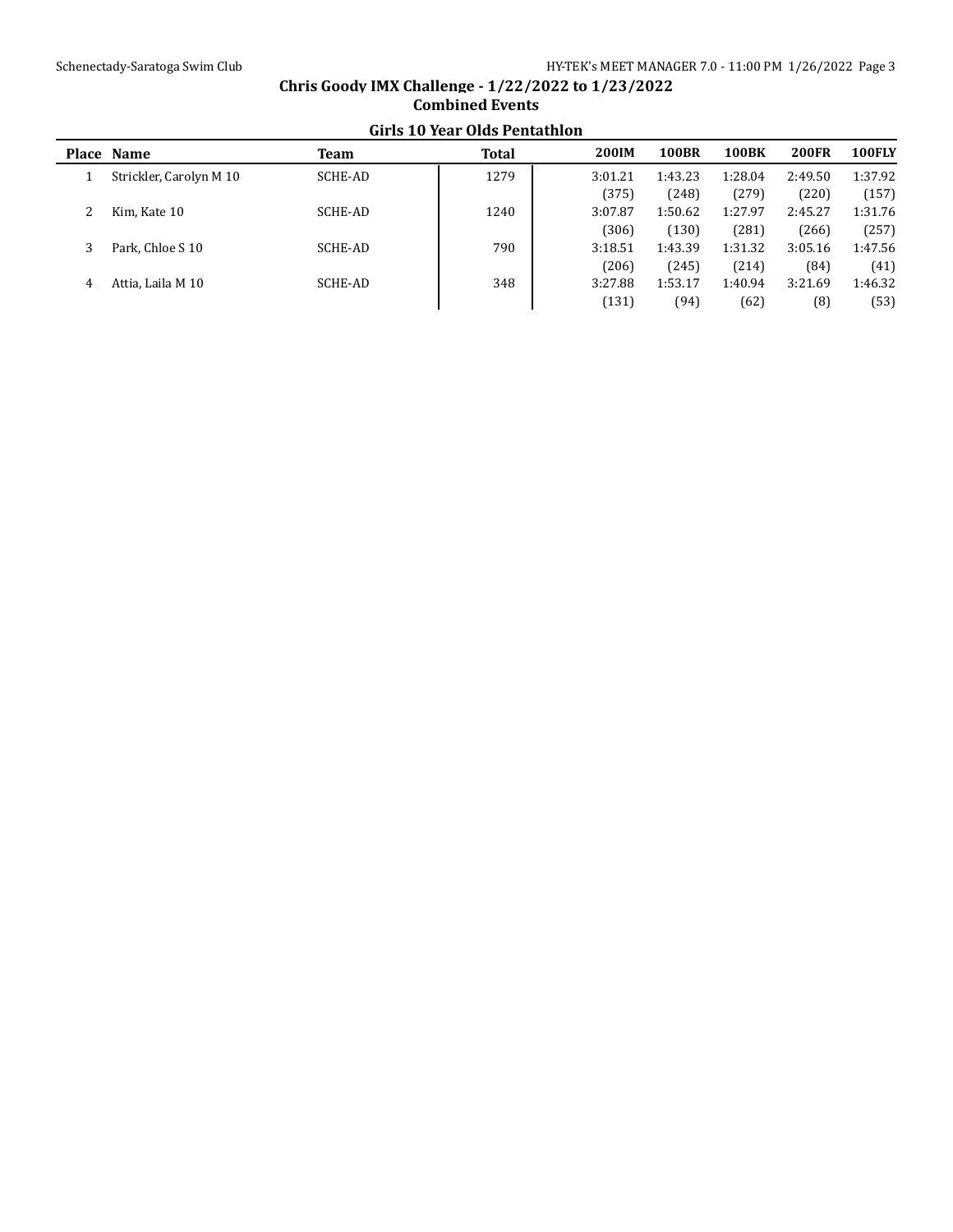|   | <b>BOVS TO YEAR ORDS PERICALITION</b> |                |              |              |              |              |              |               |  |  |
|---|---------------------------------------|----------------|--------------|--------------|--------------|--------------|--------------|---------------|--|--|
|   | Place Name                            | Team           | <b>Total</b> | <b>200IM</b> | <b>100BR</b> | <b>100BK</b> | <b>200FR</b> | <b>100FLY</b> |  |  |
| 1 | Campbell, JT T 10                     | USAM-AD        | 1513         | 3:01.14      | 1:39.64      | 1:20.74      | 2:49.39      | 1:35.34       |  |  |
|   |                                       |                |              | (358)        | (300)        | (460)        | (230)        | (165)         |  |  |
| 2 | Basile, Nicholas J 10                 | SCHE-AD        | 970          | 3:09.67      | 1:47.35      | 1:24.28      | DQ           | 1:36.04       |  |  |
|   |                                       |                |              | (270)        | (169)        | (377)        | (0)          | (154)         |  |  |
| 3 | Fay, Ben M 10                         | <b>SCHE-AD</b> | 858          | 3:13.38      | 1:54.95      | 1:34.64      | 3:00.60      | 1:29.27       |  |  |
|   |                                       |                |              | (235)        | (64)         | (167)        | (125)        | (267)         |  |  |
| 4 | Schwenker. Will H 10                  | SCHE-AD        | 714          | 3:17.54      | 1:44.31      | 1:33.08      | 3:04.62      | 1:50.29       |  |  |
|   |                                       |                |              | (198)        | (218)        | (195)        | (94)         | (9)           |  |  |
| 5 | Zhang, Jason 10                       | <b>SCHE-AD</b> | 496          | 2:49.53      | 2:11.11      | DQ           | 3:47.93      | <b>NT</b>     |  |  |
|   |                                       |                |              | (494)        | (1)          | (0)          | (1)          |               |  |  |
| 6 | Lucas, Daniel M 10                    | <b>SCHE-AD</b> | 355          | 3:32.59      | 1:53.89      | 1:38.75      | 3:05.12      | 2:04.94       |  |  |
|   |                                       |                |              | (86)         | (77)         | (101)        | (90)         | (1)           |  |  |
|   | Bernad, Jack C 10                     | <b>SCHE-AD</b> | 332          | DQ           | DQ           | 1:34.17      | 3:03.84      | 1:43.86       |  |  |
|   |                                       |                |              | (0)          | (0)          | (175)        | (100)        | (57)          |  |  |

#### **Chris Goody IMX Challenge - 1/22/2022 to 1/23/2022 Combined Events Boys 10 Year Olds Pentathlon**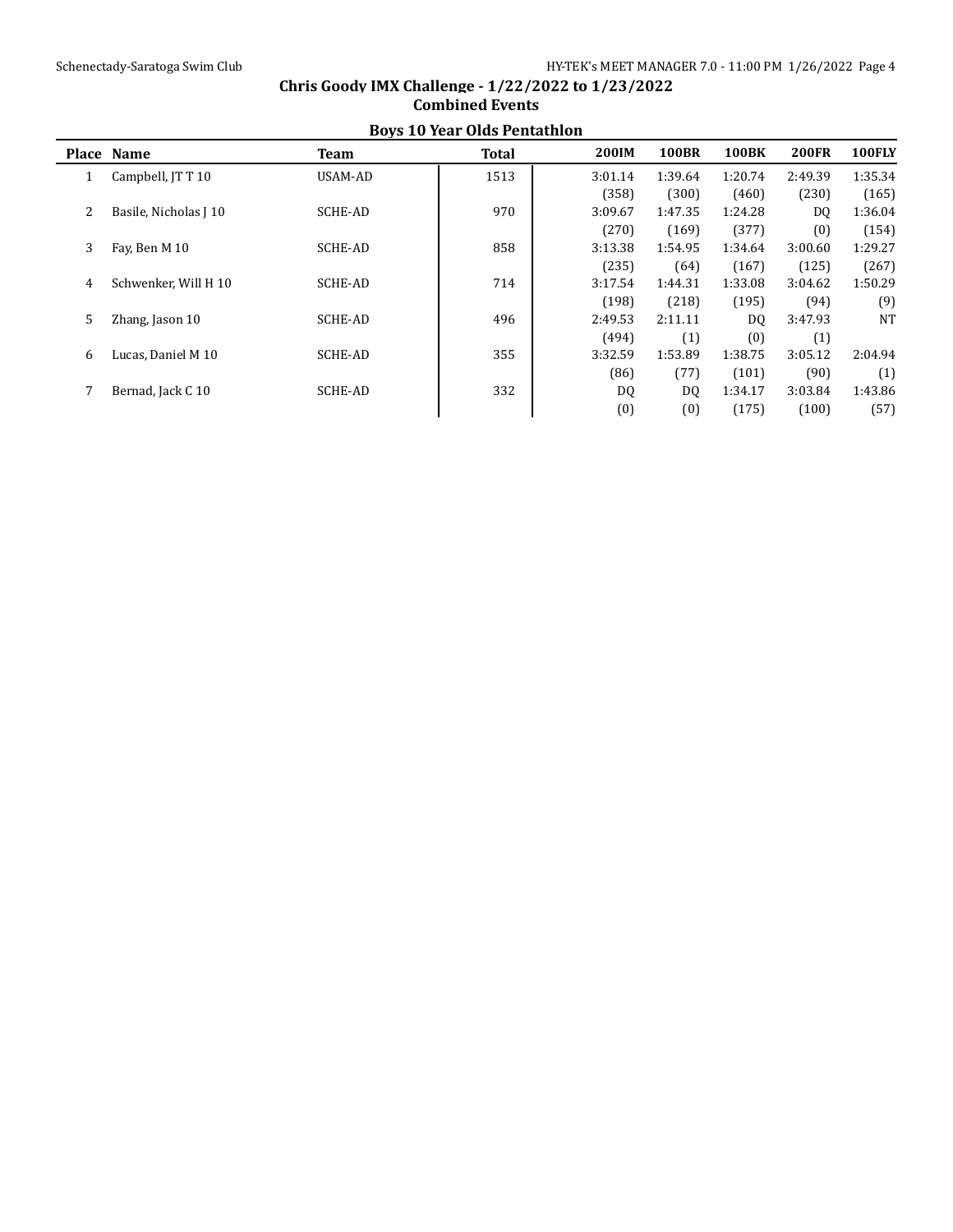|   | GILIS 11 real ORGS Pentatulum |                |              |                |         |              |              |         |  |  |  |
|---|-------------------------------|----------------|--------------|----------------|---------|--------------|--------------|---------|--|--|--|
|   | Place Name                    | Team           | <b>Total</b> | <b>500FR</b>   | 200IM   | <b>100BR</b> | <b>100BK</b> | 100FLY  |  |  |  |
|   | Dumblewski, Lola R 11         | <b>SCHE-AD</b> | 2562         | 6:00.44        | 2:36.38 | 1:23.40      | 1:15.90      | 1:13.39 |  |  |  |
|   |                               |                |              | (548)          | (547)   | (513)        | (437)        | (517)   |  |  |  |
| 2 | Breckenridge, Lucy F 11       | <b>SCHE-AD</b> | 1890         | 6:22.96        | 2:45.15 | 1:30.93      | 1:15.78      | 1:22.91 |  |  |  |
|   |                               |                |              | (401)          | (427)   | (337)        | (440)        | (285)   |  |  |  |
| 3 | O'Donnell, Bridgett M 11      | <b>SCHE-AD</b> | 625          | 6:57.34        | 3:05.81 | 1:45.50      | 1:31.45      | 1:35.18 |  |  |  |
|   |                               |                |              | (219)          | (191)   | (69)         | (86)         | (60)    |  |  |  |
| 4 | Taylor, Natalie 11            | <b>SCHE-AD</b> | 558          | 7:32.21        | 3:01.11 | 1:46.20      | 1:28.62      | 1:36.83 |  |  |  |
|   |                               |                |              | (87)           | (238)   | (59)         | (135)        | (39)    |  |  |  |
| 5 | MacLeod, Addison M 11         | USAM-AD        | 404          | 7:23.26        | 3:13.54 | 1:52.70      | 1:30.16      | 1:35.34 |  |  |  |
|   |                               |                |              | (116)          | (121)   | (1)          | (108)        | (58)    |  |  |  |
| 6 | Durfee, Emily G 11            | <b>SCHE-AD</b> | 193          | 7:43.31        | DQ      | DQ           | 1:29.95      | 1:38.04 |  |  |  |
|   |                               |                |              | (57)           | (0)     | (0)          | (111)        | (25)    |  |  |  |
|   | Carroll, Sarah J 11           | UN-AD          | 63           | <b>NT</b>      | 3:21.83 | 1:56.32      | 1:40.10      | 1:43.05 |  |  |  |
|   |                               |                |              |                | (60)    | (1)          | (1)          | (1)     |  |  |  |
| 8 | Dansie, Stella J 11           | <b>SCHE-AD</b> | 44           | D <sub>0</sub> | 3:27.05 | 1:50.66      | 1:39.18      | 1:50.34 |  |  |  |
|   |                               |                |              | (0)            | (31)    | (10)         | (2)          | (1)     |  |  |  |

#### **Chris Goody IMX Challenge - 1/22/2022 to 1/23/2022 Combined Events Girls 11 Year Olds Pentathlon**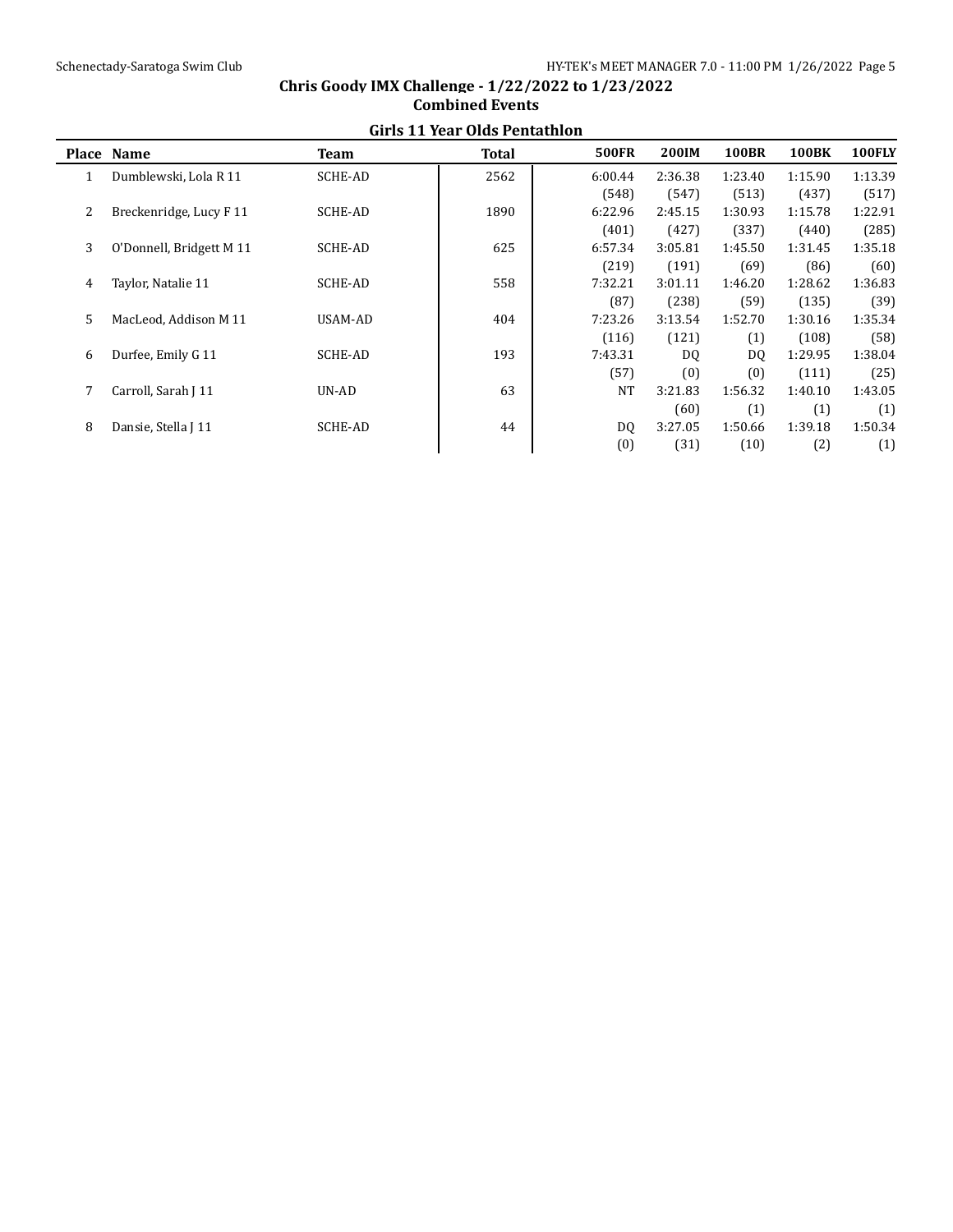| <b>DOVS II real ORIS PEINAMION</b> |                               |                |              |              |         |              |              |               |  |  |
|------------------------------------|-------------------------------|----------------|--------------|--------------|---------|--------------|--------------|---------------|--|--|
|                                    | Place Name                    | Team           | <b>Total</b> | <b>500FR</b> | 200IM   | <b>100BR</b> | <b>100BK</b> | <b>100FLY</b> |  |  |
| 1                                  | Mowry, Kayden J 11            | USAM-AD        | 2113         | 5:59.93      | 2:42.80 | 1:28.25      | 1:17.99      | 1:21.69       |  |  |
|                                    |                               |                |              | (576)        | (436)   | (409)        | (395)        | (297)         |  |  |
| 2                                  | Jerome, Jude C 11             | USAM-AD        | 2109         | 5:59.92      | 2:42.73 | 1:30.00      | 1:18.93      | 1:19.17       |  |  |
|                                    |                               |                |              | (576)        | (437)   | (369)        | (370)        | (357)         |  |  |
| 3                                  | Wolk, Caison M 11             | USAM-AD        | 865          | 6:52.10      | 3:02.06 | 1:44.30      | 1:27.20      | 1:31.46       |  |  |
|                                    |                               |                |              | (279)        | (207)   | (96)         | (177)        | (106)         |  |  |
| 4                                  | Nikodem, Carter J 11          | SCHE-AD        | 754          | 6:42.29      | 3:03.12 | 1:46.47      | 1:27.88      | 1:41.89       |  |  |
|                                    |                               |                |              | (329)        | (196)   | (65)         | (163)        | (1)           |  |  |
| 5                                  | Mowry, Kyle G 11              | USAM-AD        | 749          | 6:58.69      | 3:09.62 | 1:35.58      | 1:31.08      | 1:39.35       |  |  |
|                                    |                               |                |              | (248)        | (136)   | (250)        | (104)        | (11)          |  |  |
| 6                                  | Dashiell, Michael W 11        | SCHE-AD        | 160          | <b>NT</b>    | 3:22.38 | 1:50.34      | 1:31.65      | 1:42.58       |  |  |
|                                    |                               |                |              |              | (45)    | (20)         | (94)         | (1)           |  |  |
|                                    | Titov-Chiaravalle, Asher G 11 | <b>SCHE-AD</b> | 3            | 8:54.04      | 3:49.81 | 2:07.82      | DQ           | <b>NT</b>     |  |  |
|                                    |                               |                |              | (1)          | (1)     | (1)          | (0)          |               |  |  |
|                                    | Wheeler. Lucas S 11           | <b>SCHE-AD</b> | 3            | 9:35.97      | DQ      | 2:13.32      | 1:57.39      | <b>NT</b>     |  |  |
|                                    |                               |                |              | (1)          | (0)     | (1)          | (1)          |               |  |  |

### **Chris Goody IMX Challenge - 1/22/2022 to 1/23/2022 Combined Events Boys 11 Year Olds Pentathlon**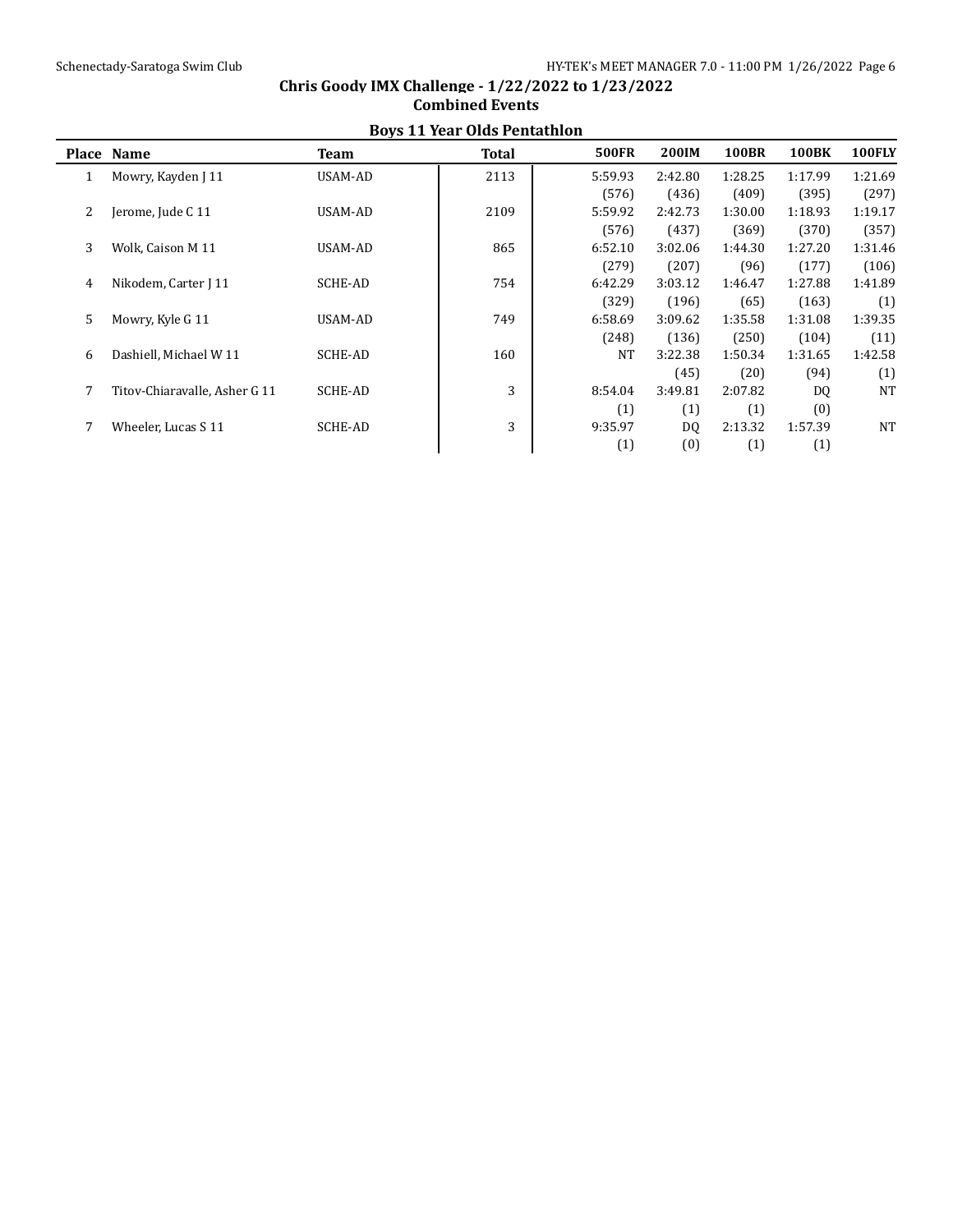|              |                        |                | an is 12 Tear Olds I cheachtoil |              |           |              |              |           |
|--------------|------------------------|----------------|---------------------------------|--------------|-----------|--------------|--------------|-----------|
|              | Place Name             | <b>Team</b>    | <b>Total</b>                    | <b>500FR</b> | 200IM     | <b>100BR</b> | <b>100BK</b> | 100FLY    |
| $\mathbf{1}$ | Redfern, Kaitlyn A 12  | NTS-AD         | 2163                            | 6:16.44      | 2:28.04   | 1:22.72      | 1:12.98      | 1:12.14   |
|              |                        |                |                                 | (343)        | (551)     | (420)        | (398)        | (451)     |
| 2            | Blaum, Sarah T 12      | SCHE-AD        | 2038                            | 6:21.85      | 2:41.05   | 1:23.03      | 1:09.18      | 1:12.79   |
|              |                        |                |                                 | (312)        | (368)     | (412)        | (513)        | (433)     |
| 3            | Johnston, Layla A 12   | SCHE-AD        | 2017                            | 6:20.30      | 2:35.37   | 1:22.23      | 1:13.03      | 1:13.11   |
|              |                        |                |                                 | (320)        | (444)     | (432)        | (396)        | (425)     |
| 4            | Basile, Isabella M 12  | SCHE-AD        | 1860                            | 6:07.89      | 2:38.82   | 1:29.69      | 1:10.14      | 1:16.97   |
|              |                        |                |                                 | (394)        | (397)     | (259)        | (483)        | (327)     |
| 5            | MacLeod, Angelina M 12 | USAM-AD        | 1842                            | 5:56.29      | 2:37.69   | 1:26.23      | 1:16.65      | 1:16.97   |
|              |                        |                |                                 | (470)        | (413)     | (336)        | (296)        | (327)     |
| 6            | Stark, Mya Stark A 12  | SCHE-AD        | 1792                            | 6:11.13      | 2:39.48   | 1:28.22      | 1:13.59      | 1:15.69   |
|              |                        |                |                                 | (374)        | (388)     | (291)        | (380)        | (359)     |
| 7            | Racaza, Reyna S 12     | SCHE-AD        | 1698                            | 6:29.36      | 2:39.65   | 1:28.20      | 1:13.33      | 1:15.58   |
|              |                        |                |                                 | (271)        | (386)     | (291)        | (388)        | (362)     |
| 8            | Woytowich, Emma J 12   | <b>SCHE-AD</b> | 1361                            | 6:25.42      | 2:47.95   | 1:34.06      | 1:17.32      | 1:16.54   |
|              |                        |                |                                 | (292)        | (282)     | (170)        | (279)        | (338)     |
| 9            | Berju, Abby F 12       | SCHE-AD        | 1214                            | 6:58.92      | 2:49.04   | 1:26.93      | 1:16.04      | 1:23.83   |
|              |                        |                |                                 | (137)        | (269)     | (320)        | (313)        | (175)     |
| 10           | Kane, Emily J 12       | UN-AD          | 978                             | <b>NT</b>    | 2:41.82   | 1:26.05      | 1:17.29      | <b>NT</b> |
|              |                        |                |                                 |              | (358)     | (340)        | (280)        |           |
| 11           | Dunbar, May R 12       | USAM-AD        | 957                             | 6:50.69      | 2:53.12   | 1:29.61      | 1:26.70      | 1:21.53   |
|              |                        |                |                                 | (170)        | (223)     | (261)        | (80)         | (223)     |
| 12           | Dunbar, Georgia B 12   | USAM-AD        | 862                             | 6:19.93      | 2:52.57   | 1:35.72      | 1:24.01      | 1:31.57   |
|              |                        |                |                                 | (322)        | (229)     | (139)        | (128)        | (44)      |
| 13           | Ruscio, Emily A 12     | SCHE-AD        | 623                             | 7:09.37      | 2:56.12   | 1:38.41      | 1:24.47      | 1:26.74   |
|              |                        |                |                                 | (99)         | (192)     | (93)         | (119)        | (120)     |
| 14           | Ness, Elsie K 12       | SCHE-AD        | 181                             | 7:34.43      | 3:08.88   | 1:40.96      | 1:32.23      | 1:35.51   |
|              |                        |                |                                 | (33)         | (78)      | (55)         | (11)         | (4)       |
| 15           | Danko, Violet E 12     | SCHE-AD        | 111                             | 7:43.37      | <b>DQ</b> | 1:38.94      | 1:32.77      | 1:54.67   |
|              |                        |                |                                 | (18)         | (0)       | (85)         | (7)          | (1)       |
| 16           | Dunham, Reilly C 12    | UN-AD          | 66                              | <b>NT</b>    | 3:21.03   | 1:46.83      | 1:28.40      | 1:45.20   |
|              |                        |                |                                 |              | (10)      | (1)          | (54)         | (1)       |
| 17           | Ventura, Colbie A 12   | <b>SCHE-AD</b> | 36                              | 7:35.31      | 3:27.56   | 1:51.95      | 1:36.20      | 1:55.85   |
|              |                        |                |                                 | (32)         | (1)       | (1)          | (1)          | (1)       |
| 18           | Molnar, Eve M 12       | SCHE-AD        | 5                               | 8:08.97      | 3:35.71   | 2:03.15      | 1:39.43      | 1:55.87   |
|              |                        |                |                                 | (1)          | (1)       | (1)          | (1)          | (1)       |
| 18           | Dollar, Brieanna N 12  | SCHE-AD        | 5                               | 8:10.02      | 3:30.57   | 2:02.87      | 1:40.84      | 1:36.93   |
|              |                        |                |                                 | (1)          | (1)       | (1)          | (1)          | (1)       |
| 18           | Griffin, Alexis M 12   | SCHE-AD        | 5                               | 8:31.35      | 3:43.23   | 1:54.80      | 1:47.81      | 1:57.70   |
|              |                        |                |                                 | (1)          | (1)       | (1)          | (1)          | (1)       |
| 21           | Rakoske, Morgan M 12   | SCHE-AD        | 4                               | 9:56.24      | 4:14.46   | 2:18.11      | 1:52.02      | <b>NT</b> |
|              |                        |                |                                 | (1)          | (1)       | (1)          | (1)          |           |
| 22           | Colman, Maya K 12      | UN-AD          | 2                               | NT           | DQ        | 1:47.46      | 1:41.30      | <b>NT</b> |
|              |                        |                |                                 |              | (0)       | (1)          | (1)          |           |
|              |                        |                |                                 |              |           |              |              |           |

## **Chris Goody IMX Challenge - 1/22/2022 to 1/23/2022 Combined Events Girls 12 Year Olds Pentathlon**